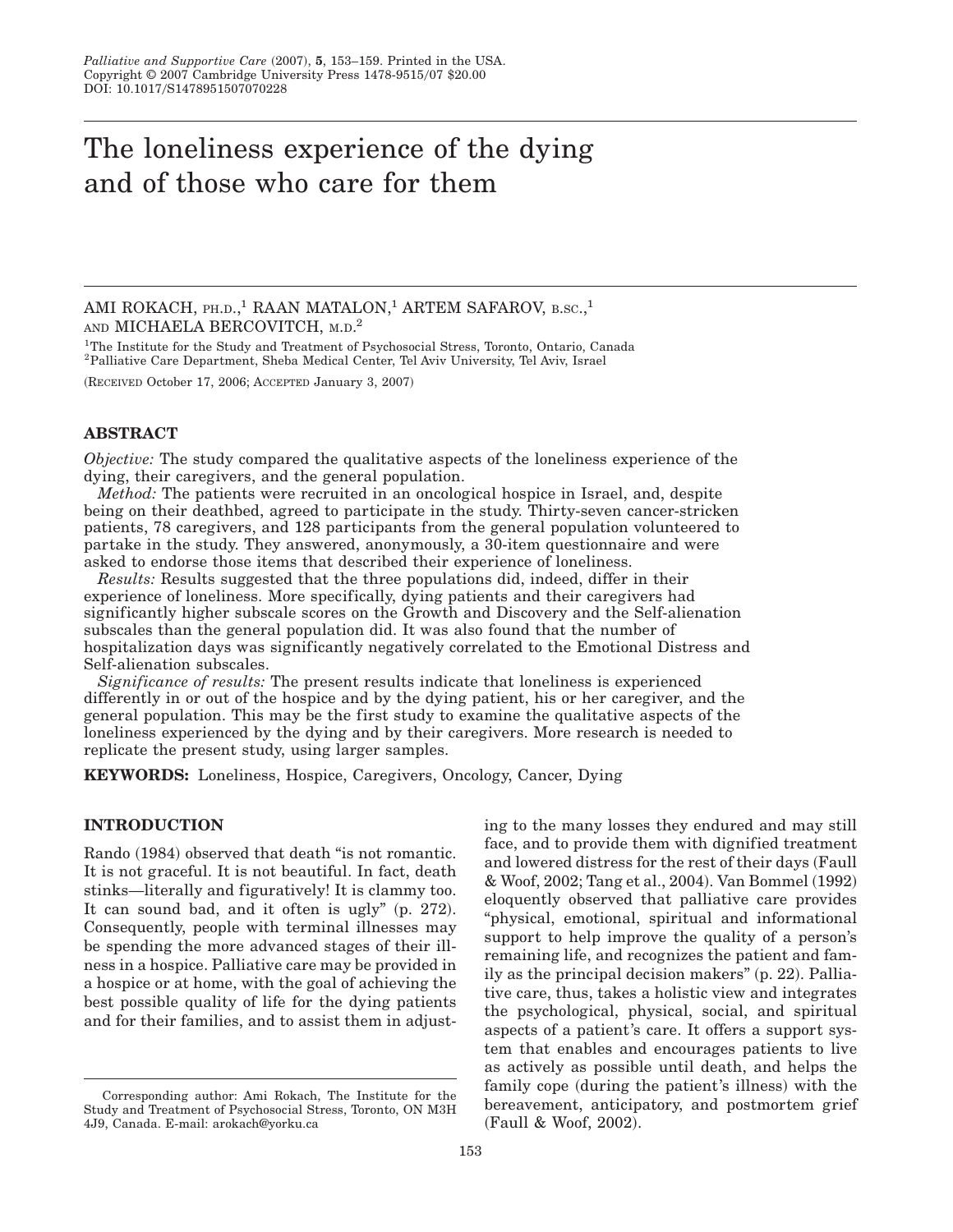## **The Dying Patient**

 $Rokach$  and  $Rokach$   $(2005)$  presented a multidimensional model of the needs of dying patients, including the following:

- *Physical/medical needs:* These include pain and symptom management, the need to have a warm and caring environment, and the patients' need to have a sense of control in regard to their treatment.
- *Social needs:* Completing unfinished business, the needs to love and to be loved, to forgive or be forgiven, and to sustain trusting and intimate relationships.
- *Emotional/psychological needs:* These include maintaining a sense of control, affirmation of one's existence, searching for meaning, and finding the courage to "let go" and bring closure to one's life.
- *Spiritual/religious needs:* These needs include having a sense of hope and inner peace and being able to participate in cultural observances and in prayers.

People in the North American culture have been socialized into fearing the process of death and dying so that as the patient comes closer to death, one endures the ultimate aloneness; neither mortal nor faith in God can save the patient from death  $(Bascom, 1984; Cherry & Smith, 1993).$  This experience is common to all individuals with a terminal disease in their final stages of illness (Bascom, 1984). Kaye (quoted by Vachon, 1998, p. 37) further stated that "ultimately one is alone with the diagnosis, with the need to receive treatment, and with the reality of one's life being threatened. Nothing another contributes, no matter how valuable, can change this." Loneliness has been documented to be an integral part of ill health, for both the patient and his or her caregivers.

One of the most excruciating elements of death is the leaving of all that the patient owned, had, and knew behind. Separating from friends and family is not only one of the most heart-wrenching aspects of dying, but also a precursor of loneliness and aloneness (see Doka, 1997). Although much has been written about the loneliness of dying, researchers have not asked the dying to indicate how loneliness felt to them, how they experienced it.

## **The Caregivers**

Caregivers (not the professional, employed ones) of the dying are usually family members. Mangan et al.  $(2003)$  indicated that approximately 52 million Americans serve as caregivers for an ill adult.

Moreover, it is predicted that within the next 50 years, the total number of cancer cases is expected to double, and consequently, it is likely to increase the prevalence of and need for informal caregiving. Commenting on the effect of death of a loved one, Rainer and McMurry  $(2002)$  noted that "the physical changes that accompany the dying of a loved one can be difficult to watch and often impossible to understand. Adding the mental, spiritual, social and emotional adjustments may make this event overwhelming"  $(p. 1421)$ . Caring for a dying person creates considerable strain for caregivers and may affect their working schedule, family life, and social relationships. It is, consequently, of no surprise that caregiving is frequently associated with significant physical and psychological vulnerability. Their distress, reported the authors, is evident in the form of depression, anxiety, anger, health problems, and loneliness. Alarmingly, 14% of caregivers admitted entertaining suicidal thoughts (Chentsova-Dutton et al., 2002). Seeing the suffering of a loved one without being able to ease the pain or prevent death and facing one's own mortality and small stature in the "big scheme of things" may result in loneliness and alienation from the rest of the healthy and bustling society.

A multitude of studies suggest that a large proportion of the population feels lonely frequently  $(Rokach & Brock, 1997)$ . U.S. surveys indicate that a quarter of North Americans report having felt lonely in the past 4 weeks (Perlman, 2004). Loneliness has been linked to depression, anxiety, and interpersonal hostility (Hansson et al., 1986), to increased vulnerability to health problems (Jones et al., 1990), and even to suicide  $(Cutrona, 1982;$ Medora & Woodward, 1986). Rook (1988) observed that loneliness results from the interaction of personal factors and situational constraints. That interaction is closely associated with the changing life circumstances that one encounters.

The present study has, thus, explored the qualitative aspects of the loneliness experienced by the dying and by their attending caregivers. Knowing how they experience it may suggest a way that hospice personnel and palliative care workers can assist them to feel more connected, understood, and cared for.

#### **METHOD**

#### **Participants**

Two hundred and forty-three participants volunteered to answer the loneliness questionnaire. A total of 74 men and 169 women comprised the sample. The average age of all participants was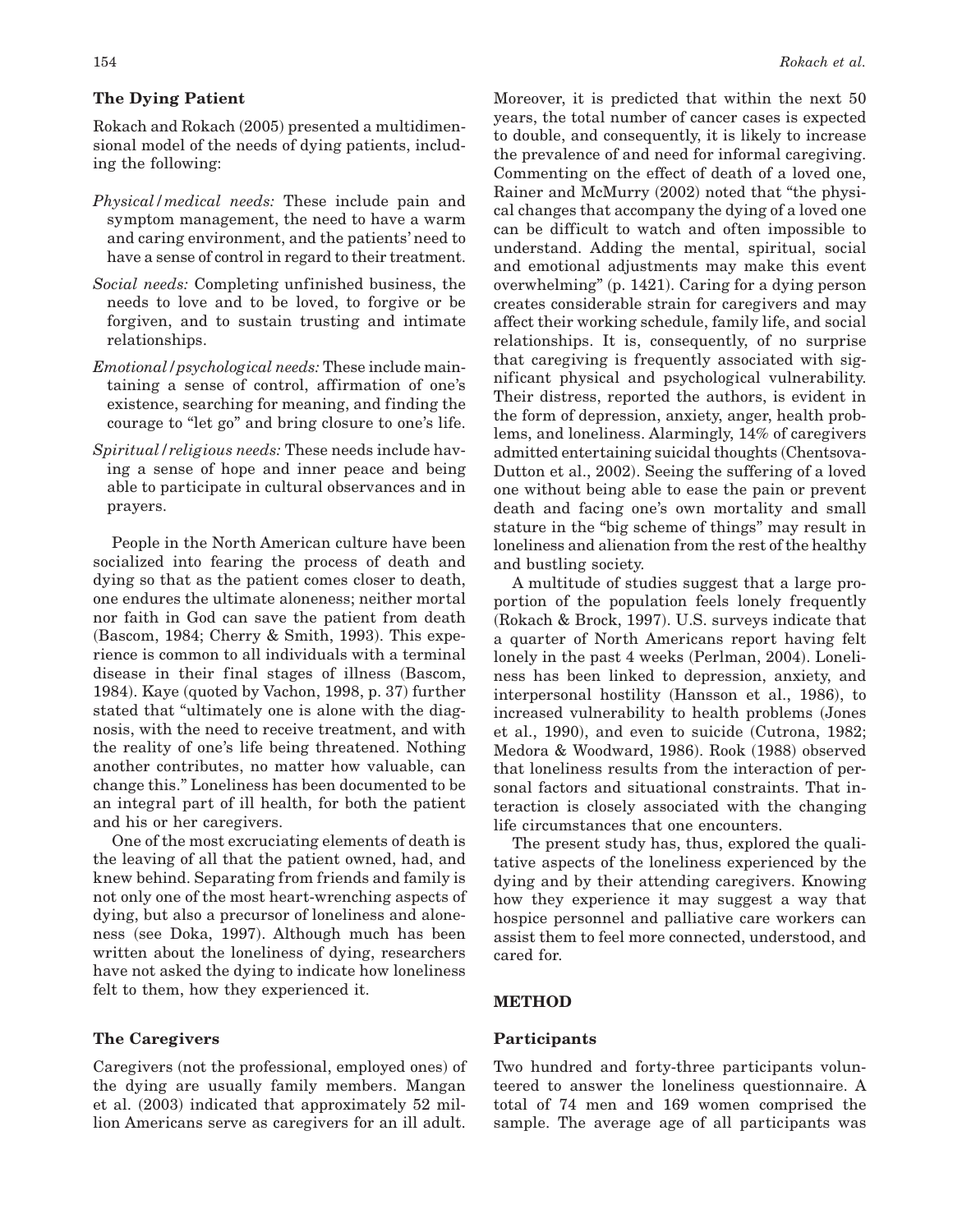54.7 years with ages ranging between 21 and 87. The mean level of education (i.e., last grade completed) was  $14.1$  years, with a range of 2 to  $22$ . Eight percent of the participants were single, 63% married, and 29% had had a relationship but were no longer in it due to separation, divorce, or death of a spouse. Table 1 provides a more detailed breakdown of gender, age, education, and marital status within each of the three groups: patients, caregivers, and the general population.

## **Procedure**

The dying and their caregivers were recruited in an oncological hospice that is attached to a general hospital in central Israel, whereas the general population sample was composed of participants who came from all walks of life. Each dying patient and his/her caregiver were approached by one of the authors and asked to participate. Participants were asked to ref lect on their past loneliness experiences and to endorse those items that described it. Those patients unable to read or write were assisted by a researcher. Questions that the patients or their families may have had were answered while the participants were answering the questionnaire. About 10% of those who were approached declined to participate. They took approximately 15 min to answer the questionnaire.

In an attempt to overcome the methodological difficulty of other studies that relied solely on college students (see McWhirter, 1990; Vincenzi & Grabowsky, 1987), the general population participants were recruited from all walks of life. They were recruited in high schools, universities, shopping malls, and community centers. They were as-

#### **The Loneliness Questionnaire**

All items for the questionnaire were written by the senior author and based on Rokach's previous research on loneliness (Rokach, 1988). That study yielded a theoretical model of loneliness as reported by 526 subjects who were asked to describe their experiences of loneliness. The present items were chosen from those descriptions and were modified to provide clarity and gender neutrality. Six psychologists and two psychology students reviewed the first draft of the questionnaire for any items or instructions that might have been lacking in clarity, relevance, or content. The questionnaire was then constructed incorporating this feedback.

Principal components factor analysis with varimax rotation was applied to the data, with .40 being designated as the minimum loading for an item. The factor analytic procedure, using an SPSS program, extracted the principal components, and the factor matrix was then subjected to varimax rotation. The items contributing to the factors were then examined for their meaning. Five factors could be assigned meaning, and each accounted for sufficient amount of the variance (at least  $3\%$ ) to support statistical meaningfulness. Accordingly, repetitions of the varimax rotations were limited to five factors each to permit the results to be restricted to the most robust factors.

That analysis yielded five factors. The most salient factor to emerge was Emotional Distress (which accounted for 19% of the variance). This included items that captured the intense pain, inner turmoil,

| Population | $\rm N_1$ | <b>Marital Status</b>  |                            |              | Gender           |                | Age                  |           | Education             |           |
|------------|-----------|------------------------|----------------------------|--------------|------------------|----------------|----------------------|-----------|-----------------------|-----------|
|            |           | Single                 | Separated                  | Married      | Male             | Female         | М                    | <b>SD</b> | M                     | <b>SD</b> |
| Patients   | 37        | $\overline{2}$<br>(5%) | 14<br>(38%)                | 21<br>(57%)  | 11<br>$(30\%)$   | 26<br>$(70\%)$ | 62.03<br>$(36 - 87)$ | 11.56     | 11.48<br>$(2-22)$     | 3.12      |
| Caregivers | 78        | 6<br>(8%)              | 8<br>$(10\%)$              | 64<br>(82%)  | 24<br>(31%)      | 54<br>(69%)    | 53.87<br>$(21 - 82)$ | 14.94     | 13.78<br>$(2 - 20)$   | 3.39      |
| GP         | 128       | 11<br>$(9\%)$          | 34<br>(26%)                | 83<br>(65%)  | 39<br>$(30\%)$   | 89<br>$(70\%)$ | 74.76<br>$(22 - 80)$ | 8.11      | 15.02<br>$(2-22)$     | 3.27      |
| Total      | 243       | 19<br>(8%)             | 56<br>(29%)                | 168<br>(63%) | 74<br>$(30\%)$   | 169<br>(70%)   | 54.69<br>$(21 - 87)$ | 12.95     | 14.14<br>$(2 - 22)$   | 3.49      |
|            |           |                        | $\chi_{(1,4)}^2 = 13.16^*$ |              | $\chi^2_{(1,2)}$ | $= 0.13$       | $F(2,238) = 7.49**$  |           | $F(2,224) = 14.94***$ |           |

|  |  | <b>Table 1.</b> Demographics |  |
|--|--|------------------------------|--|
|--|--|------------------------------|--|

 $*{\rm p} < .05 **{\rm p} < .01 **{\rm p} < .001$ <br><sup>1</sup>Frequencies may not add up due to missing data.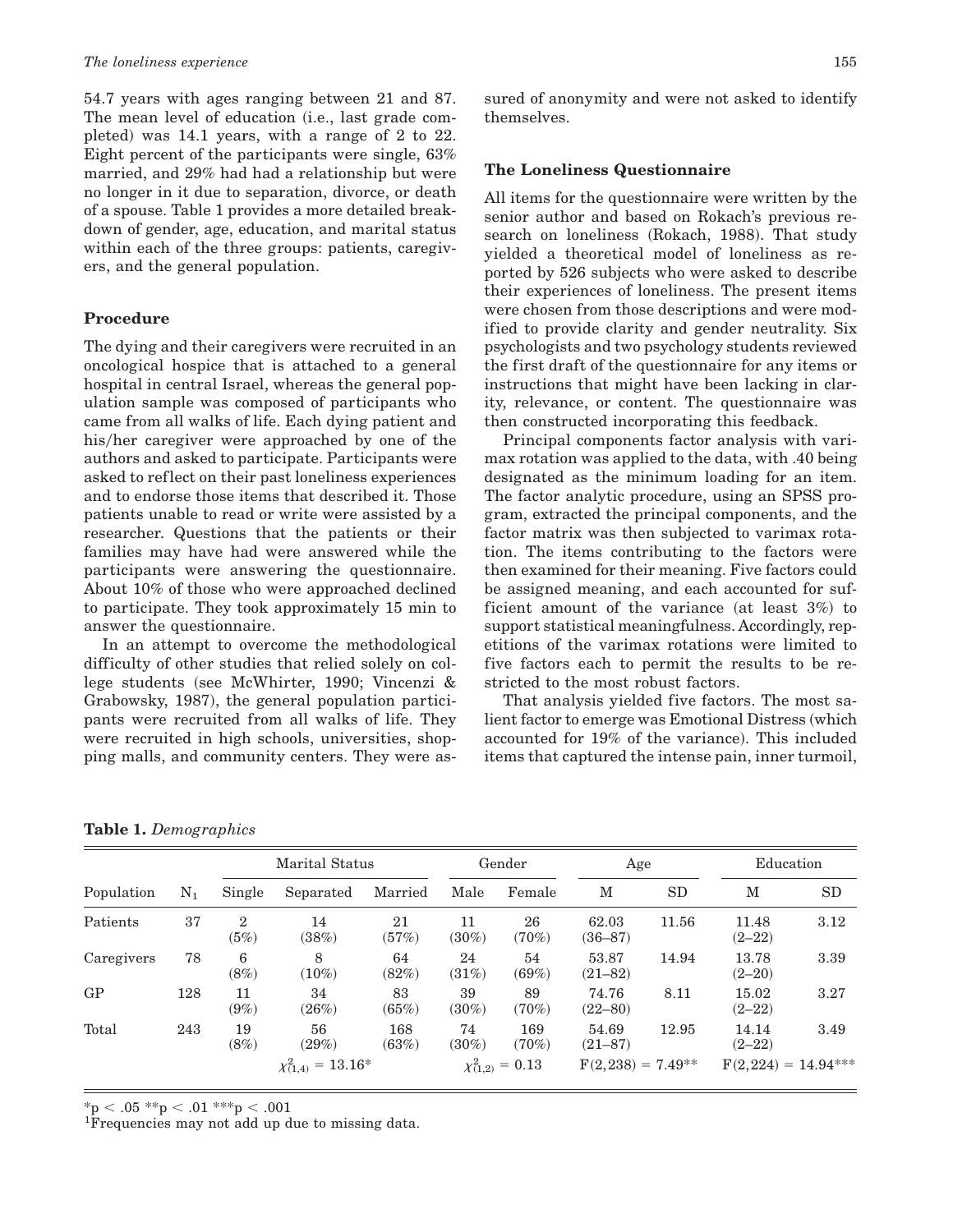hopelessness, and feelings of emptiness associated with loneliness. The second factor, Social Inadequacy and Alienation  $(7%$  of the variance) addressed the perception and concomitant self-generated social detachment that were reported as part of the loneliness experience. The third factor, Growth and Discovery  $(4\%$  of the variance) captured the positive, growth-enhancing, and enriching aspects of loneliness and the increased feelings of inner strength and self-reliance that follow. Interpersonal Isolation  $(3%$  the variance) was the fourth factor. It depicted feelings of alienation, abandonment, and rejection, which were reported as related to a general lack of close relationships and/or absence of a primary romantic relationship. The fifth factor, Self-alienation  $(3%$  of the variance) described a detachment from one's self that is characterized by numbness, immobilization, and denial. In all, these factors accounted for 36% of the variance. Each factor was a subscale in the questionnaire and participants' scores are the sum of items they endorsed in each subscale (see the Appendix for items). The questionnaire had 30 items that describe the experience of loneliness. It was comprised of five scales, each of which had six items.  $(see Rokach, 2000)$ . The general instructions request that participants reflect on their experience of loneliness and endorse the items that describe them. Kuder-Richardson internal consistency reliabilities were calculated and yielded the following alpha values:  $F_1 = .65, F_2 = .65, F_3 = .80, F_4 = .63,$  $F_5 = .57$ . K-R alpha for the 30-item questionnaire was .79. The questionnaire was translated into Hebrew by bilingual Canadian students and was then verified and edited by an Israeli academician.

## **RESULTS**

Table 1 illustrates the breakdown of gender, age, marital status, and educational level within each group. Age,  $F(2,238) = 7.49, p < .01,$  education,  $F(2,224) = 19.94, p < 0.01,$  and marital status,  $\chi^2(1,4) = 13.16, p < .05$ , were found to be significantly different among the three groups. Gender,  $\chi^2(2,1) = 0.13$ , was found to be not significantly different across populations. The three demographic variables were covaried in later analyses.

A MANCOVA,  $F(10,474) = 4.19, p < .001$ , yielded significant differences in the experience of loneliness that were reported among the three subgroups. ANCOVAs were then calculated to examine in more detail those differences. Results of the present study demonstrate that overall, the three subgroups experience loneliness differently (see Table 2).

Significant differences among the three subgroups were found in the Growth and Discovery subscale,  $F(2\,240) = 3.95, p < .05$ , with Bonferroni indicating a significant difference on the Growth and Discovery subscale and the Self-alienation subscale,  $F(2,240) = 10.64$ ,  $p < .001$ , where the patient and the caregiver subgroups, who did not differ from each other, had significantly higher mean subscale scores than the general population.

Examining whether experiencing loneliness while answering the questionnaire may have influenced the responses given revealed that the "currently lonely" scored significantly higher than the "currently not lonely" subgroup on the Interpersonal Isolation,  $F(1,238) = 4.29$ ,  $p < .05$ , and on the Self-alienation subscales,  $F(1,238) = 5.41, p < .05$ .

A significant correlation ( $r = -.38, p < .05$ ) was found between Emotional Distress and the number of days of hospice hospitalization, and the number of days was also significantly correlated with Self-alienation ( $r = -.41, p < .02$ ).

#### **DISCUSSION**

Life is a journey and death is its final destination. "For many individuals, death comes as a universally unwelcome event....  $[T]$ he mental, spiritual, social and emotional adjustments may make this event overwhelming" (Rainer & McMurry, 2002, p. 1421).

Death is not only distressing and overwhelming, but it is accompanied by loneliness—both, for the dying and for those who care for him or her  $(Chentsova-Dutton et al., 2002).$ 

The present study examined that very loneliness, the loneliness of the dying and of their caregivers. What we focused on was not the quantity or level of loneliness, but rather its qualitative aspects. The present results indicate that loneliness is experienced differently in or out of the hospice, the place where the patients and their caregivers were recruited. That difference was confined to the Growth and Discovery and the Self-alienation subscales. In both instances, the general population scored significantly lower than the other two subgroups. It is intuitively apparent, and easier to explain, the higher mean subscale scores of the patients and their caregivers. The pain, emotional turmoil, and sense of terror that both death and loneliness many evoke could mobilize a reaction akin to fainting, which is a physical response to acute pain. Self-alienation may be present as a reaction to loneliness and to their impending death. Rando (1984) pointed to the need of the patient and the caregiver to have, at least, some control of the dying process. She goes on to observe that the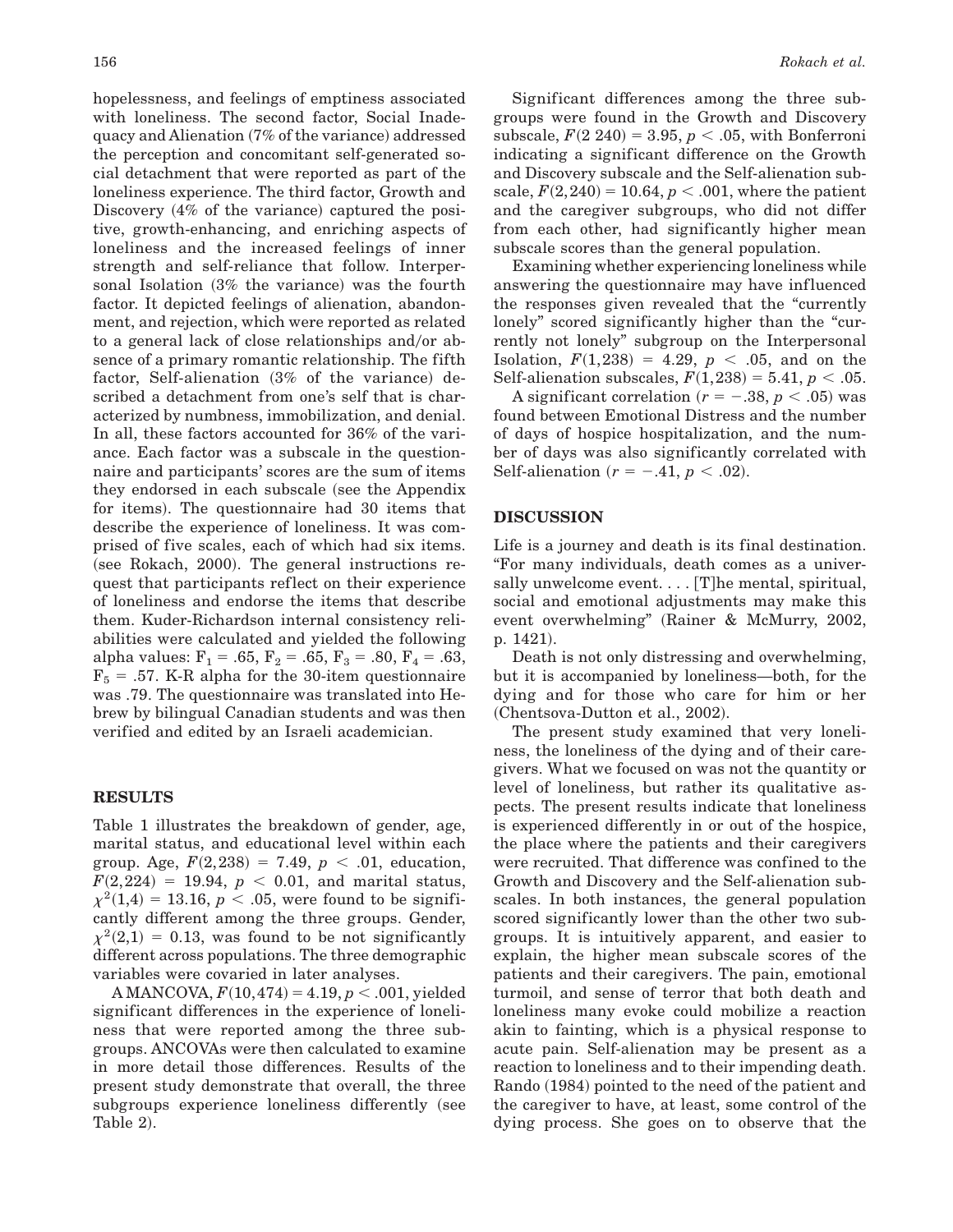| <b>Table 2.</b> Comparing Mean Subscale Scores of Loneliness Experience |  |  |  |
|-------------------------------------------------------------------------|--|--|--|
|-------------------------------------------------------------------------|--|--|--|

|                                                                                        |                | Emotional                  |                              | Social inadequacy          |                             | Growth and       |                           | Interpersonal                                  |                           | Self-                                                                                                    |                            |
|----------------------------------------------------------------------------------------|----------------|----------------------------|------------------------------|----------------------------|-----------------------------|------------------|---------------------------|------------------------------------------------|---------------------------|----------------------------------------------------------------------------------------------------------|----------------------------|
|                                                                                        |                | distress                   |                              | and alienation             |                             | discovery        |                           | isolation                                      |                           | alienation                                                                                               |                            |
| Population                                                                             | $\mathrm{N}^1$ | М                          | <b>SD</b>                    | М                          | <b>SD</b>                   | М                | SD                        | М                                              | <b>SD</b>                 | М                                                                                                        | <b>SD</b>                  |
| GP                                                                                     | 128            | 1.92                       | 1.62                         | 1.30                       | 1.38                        | 0.77             | 1.40                      | 1.59                                           | 1.47                      | 0.77                                                                                                     | 1.14                       |
| Currently lonely                                                                       | 28             | 1.78                       | 1.52                         | 1.29                       | 1.49                        | 0.46             | 0.79                      | 2.21                                           | 1.45                      | 0.93                                                                                                     | 1.56                       |
| Currently not lonely                                                                   | 99             | 1.94                       | 1.61                         | 1.30                       | 1.37                        | 0.86             | 1.53                      | 1.43                                           | 1.43                      | 0.73                                                                                                     | 1.00                       |
| MANCOVA <sup>2</sup> $F(5,119) = 3.04*$<br>Effect Size4 (eta-squared)                  |                |                            | $F(1, 125) = 4.50*$<br>0.035 |                            | $F(1, 125) = 0.03$<br>0.000 |                  | 0.014                     | $F(1,125) = 1.73$ $F(1,125) = 6.46*$<br>0.049  |                           |                                                                                                          | $F(1,125) = 0.68$<br>0.005 |
| Patients                                                                               | 37             | 2.16                       | 1.76                         | 0.95                       | 1.33                        | 1.38             | 1.75                      | 1.46                                           | 1.68                      | 1.76                                                                                                     | 1.40                       |
| Currently lonely                                                                       | 17             | 2.41                       | 1.91                         | 1.41                       | 1.62                        | 1.06             | 1.56                      | 2.18                                           | 2.07                      | 1.94                                                                                                     | 1.52                       |
| Currently not lonely                                                                   | 19             | 1.95                       | 1.68                         | 0.58                       | 0.90                        | 1.74             | 1.91                      | 0.89                                           | 0.94                      | 1.58                                                                                                     | 1.35                       |
| MANOVA $F(5,30) = 1.74$                                                                |                | $F(1,34) = 0.60$           |                              | $F(1,34) = 3.73$           |                             | $F(1,34) = 1.34$ |                           | $F(1,34) = 5.95*$                              |                           | $F(1,34) = 0.58$                                                                                         |                            |
| Effect Size (eta-squared)                                                              |                | 0.017                      |                              | 0.099                      |                             | 0.038            |                           | 0.149                                          |                           | 0.017                                                                                                    |                            |
| Caregivers                                                                             | 78             | 2.45                       | 1.75                         | 1.17                       | 1.45                        | 1.28             | 1.55                      | 1.22                                           | 1.46                      | 1.31                                                                                                     | 1.33                       |
| Currently lonely                                                                       | 26             | 2.46                       | 1.75                         | 0.77                       | 1.03                        | 0.85             | 0.97                      | 1.04                                           | 1.11                      | 1.50                                                                                                     | 1.30                       |
| Currently not lonely                                                                   | 51             | 2.45                       | 1.77                         | 1.39                       | 1.59                        | 1.53             | 1.74                      | 1.31                                           | 1.62                      | 1.18                                                                                                     | 1.34                       |
| MANOVA $F(5,71) = 1.54$<br>Effect Size (eta-squared)                                   |                |                            | $F(1,75) = 0.01$<br>0.000    |                            | $F(1,75) = 3.28$<br>0.042   |                  | $F(1,75) = 3.46$<br>0.067 |                                                | $F(1,75) = 0.60$<br>0.008 |                                                                                                          | $F(1,75) = 1.03$<br>0.013  |
| Total                                                                                  | 243            | 2.12                       | 1.69                         | 1.20                       | 1.40                        | 1.03             | 1.52                      | 1.45                                           | 1.50                      | 1.09                                                                                                     | 1.29                       |
| Currently lonely                                                                       | 71             | 2.46                       | 1.80                         | 1.13                       | 1.38                        | 0.75             | 1.09                      | 1.77                                           | 1.60                      | 1.38                                                                                                     | 1.50                       |
| Currently not lonely                                                                   | 169            | 2.00                       | 1.63                         | 1.25                       | 1.41                        | 1.16             | 1.67                      | 1.34                                           | 1.45                      | 0.96                                                                                                     | 1.18                       |
| Overall<br>MANCOVA3 $F(10, 474) = 4.19***$<br>Effect Size (eta-squared)<br>Bonferroni  |                | $F(2,240) = 2.16$<br>0.018 |                              | 0.008                      |                             | 0.032            |                           | 0.013                                          |                           | $F(2,240) = 0.94$ $F(2,240) = 3.95^*$ $F(2,240) = 1.53$ $F(2,240) = 10.64^{***}$<br>0.081<br>GP-C, GP-P. |                            |
| Overall Lonely/Not Lonely<br>MANCOVA2 $F(5,234) = 4.01**$<br>Effect Size (eta-squared) |                | $F(1,238) = 3.82$<br>0.016 |                              | $F(1,238) = 0.38$<br>0.002 |                             | 0.015            |                           | $F(1,238) = 3.69$ $F(1,238) = 4.29$ *<br>0.018 |                           | $F(1,238) = 5.41*$<br>0.022                                                                              |                            |

 $*_{\rm p}$  < .05 \*\*p < .01 \*\*\*p < .001<br><sup>1</sup>Frequencies might not add up due to missing data

<sup>2</sup>Age and Marital status were covaried

3Age, education and marital status were covaried

 $40.01 <$  eta-squared  $< 0.06$ —small effect size

 $0.06 < \text{eta-squared} < 0.14$ —medium effect size

 $0.14 <$  eta-squared—large effect size

patient often feels powerless in the midst of a progressive and debilitating illness. Connor (1998) observed that people respond differently to their impending death. Most often their behavior is characterized by ambivalence—"fearful avoidance and the desire for release"  $(p. 46)$ . Results of the present study thus indicate that in the midst of that ambivalence—which most probably is experienced by the patient and the caregiver—self-alienation may be the dimension of loneliness that they most acutely experience. And indeed, a form of distancing and numbing may be needed in facing the end of life and the impending separation from loved ones.

The Growth and Discovery higher scores are not intuitively expected, though they can be explained in light of the "moments of truth," the shirking of social "niceties" and expectations, and the order that the dying are putting in their affairs (see Rokach,  $2005$ ). It is thus suggested that in the atmosphere of a hospice, attending to the dying, both the patient and the caregiver may find the strength, inner resources, and personal capabilities to deal with loneliness and with the impending separation and loss.

We also examined whether the qualitative aspects of loneliness would differ if the participants were lonely at the time they answered the questionnaire. An analysis across subgroups revealed that, as would be intuitively expected, the lonely participants scored significantly higher on both the Interpersonal Isolation and Self-alienation subscales.

It appears that although the scores of the other three subscales have not been affected by the presence of loneliness, interpersonal isolation, the feeling of being unwanted, unneeded, unappreciated, and disconnected from others, is naturally felt more acutely at times of loneliness regardless of the health status or supportive function of the participant.

Within each subgroup, except in the general population  $(GP)$ , the presence of loneliness did not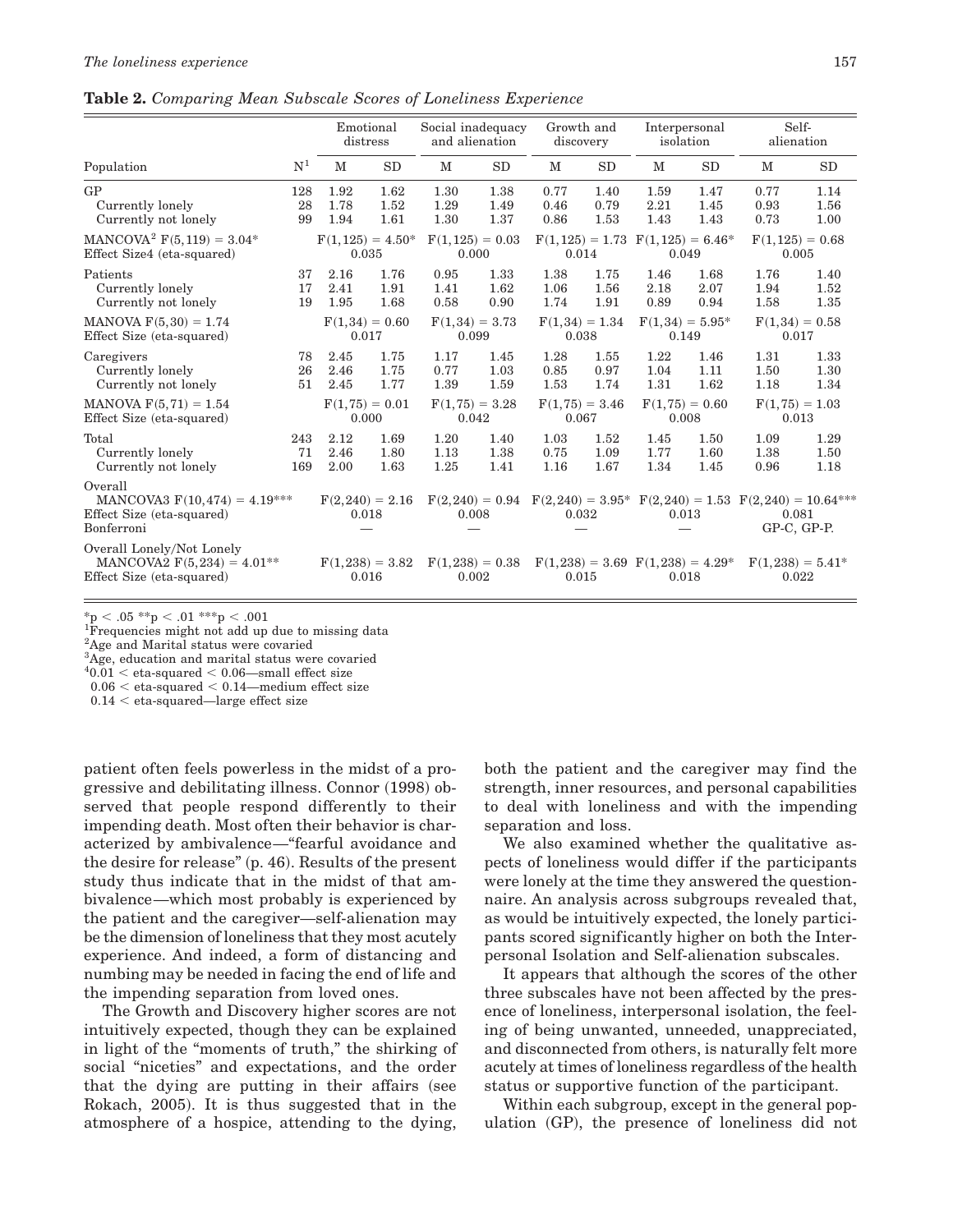inf luence how participants reported it. In the GP subgroup, the lonely had a significantly higher mean subscale score than the currently not lonely on the Interpersonal Isolation subscale. Although one may expect that emotional turmoil may be reported more acutely by the lonely (and it was not), the lonely did report interpersonal isolation as a more salient feature of loneliness than did the currently not lonely. It stands to reason that, for those who are undergoing the pain and agony of loneliness, the feeling of being alone, of being unsupported and unloved, would be more emphasized than for the currently not lonely group (see Rokach, 2000).

In an attempt to examine how the length of hospitalization in the hospice affected the patients whose cancer was at terminal stage, correlations were calculated between the number of days that the dying patient was hospitalized and each of the subscales. Emotional Distress and Self-alienation were both significantly negatively correlated to the length of the patient's stay in the hospice. It is possible that prior to arriving at the hospice the patient was very ill, experiencing discomfort, pain, and fear, whereas in the hospice the patient may be comforted, cared for, and supported, and thus his or her emotional distress, psychological pain, and consequently self-alienation are lowered, in line with "taking care of the process of dying and attending to unfinished business. If that result  $\lceil \text{such as the one} \rceil$ in the present study could be replicated on a larger sample of hospice patients it may speak to the great service, the calming influence, and the assistance and caring that the dying experience in hospices" (see Canine, 1996, p. 7; Connor, 1998).

To conclude, it was found that loneliness is experienced differently by the dying patient, his or her caregiver, and the general population. The difference was mostly confined to the Growth and Discovery and to the Self-alienation subscales. This may be the first study to examine the qualitative aspects of the loneliness experienced by the dying and by their caregivers. As such, more research is needed to replicate the present study, using larger samples. Additionally future research needs to explore the influence on the loneliness of one's gender, kind of disease, and whether the person is spending his/her last days in a hospice, hospital, or at home.

#### **REFERENCES**

- Bascom, G.S. (1984). Physical, emotional, and cognitive care of dying patients. *Bulletin of The Menninger Clinic*, *48*, 351–356.
- Canine, J.D.  $(1996)$ . Death: Awareness and anxiety. In *The Psychological Aspects of Death and Dying*, Ca-

nine, J.D. (Ed.), pp. 3–16. Stamford, CT: Appleton  $\&$ Lange.

- Chentsova-Dutton, Y., Shucter, S., & Hutchin, S., et al.  $(2002)$ . Depression and grief reactions in hospice caregivers: From pre-death to 1 year afterwards. *Journal of Affective Disorders*, *69*, 53–60.
- Cherry, K. & Smith, D.  $(1993)$ . Sometimes I cry: The experience of loneliness for men with AIDS. *Health Communication*, *5*, 181–208.
- Connor, S.R. (1998). *Hospice: Practice, pitfalls, and promise*. Washington, DC: Taylor & Francis.
- Cutrona, C.E. (1982). Transition to college: Loneliness and the process of social adjustment. In *Loneliness: A Sourcebook of Current Theory, Research and Therapy*, Peplau, L.A. & Perlman, D. (Eds.), pp. 291–309. New York: Wiley-Interscience.
- Doka, K.J. (1997). When illness is prolonged: Implications for grief. In *Living with Grief When Illness Is* Prolonged, Doka, K.J. (Ed.), pp. 5-16. Washington, DC: Hospice Foundation of America.
- Faull, C. & Woof, R. (2002). *Palliative Care: An Oxford Core Text*. New York: Oxford University Press.
- Hansson, R.O., Jones, W.H., Carpenter, B.N., et al. (1986). Loneliness and adjustment to old age. *International Journal of Aging and Human Development*, *24*, 41–53.
- Jones, W.H., Rose, J., & Russell, D. (1990). Loneliness and social anxiety. In *Handbook of Social and Evaluation Anxiety*, Leitenberg, H. (Ed.), pp. 247–266. New York: Plenum.
- Mangan, P.A., Taylor, K.C., Yabroff, K.R., et al. (2003). Caregiving near the end of life: Unmet needs and potential solutions. *Palliative and Supportive Care*, *1*, 247–253.
- McWhirter, B.T. (1990). Review of current literature with implications for counseling and research. *Journal of Counseling and Development*, *68*, 417–422.
- Medora, H. & Woodward, J.C. (1986). Loneliness among adolescent college students at a mid-western university. *Adolescence*, *21*, 391–402.
- Perlman, D. (2004). European and Canadian studies of loneliness among seniors. *Canadian Journal on Aging*, *23*, 181–188.
- Rainer, J.P. & McMurry, P.E. (2002). Caregiving at the end of life. *Psychotherapy in Practice*, *58*, 1421–1431.
- Rando, T. (1984). *Grief, Dying and Death*. Champaign, IL: Research Press.
- Rokach, A. (1988). Theoretical approaches to loneliness: From a univariate to a multidimensional experience. *Review of Existential Psychology and Psychiatry*, *19*, 225–254.
- Rokach, A. (2000). Loneliness and the life cycle. *Psychological Reports*, *86*, 629–642.
- Rokach, A.  $(2005)$ . Caring for those who care for the dying: Coping with the demands on palliative care workers. *Palliative and Supportive Care*, *3*, 325–332.
- Rokach, A. & Brock, H. (1997). Loneliness: A multidimensional experience. *Psychology: A Journal of Human Behavior*, *34*, 1–9.
- Rokach, A. & Rokach, B. (2005). The dying and the living: Caring for the patient and the professional who treats him/her. Presented at the 8th Annual Conference of the Israeli Palliative Medicine Society, Tzfat, Israel, May 19, 2005.
- Rook, K.S. (1988). Toward a more differentiated view of loneliness. In *Handbook of Personal Relationships: Theory, Research and Intervention, Duck, S. (Ed.),* pp. 571–589. Toronto: Wiley.